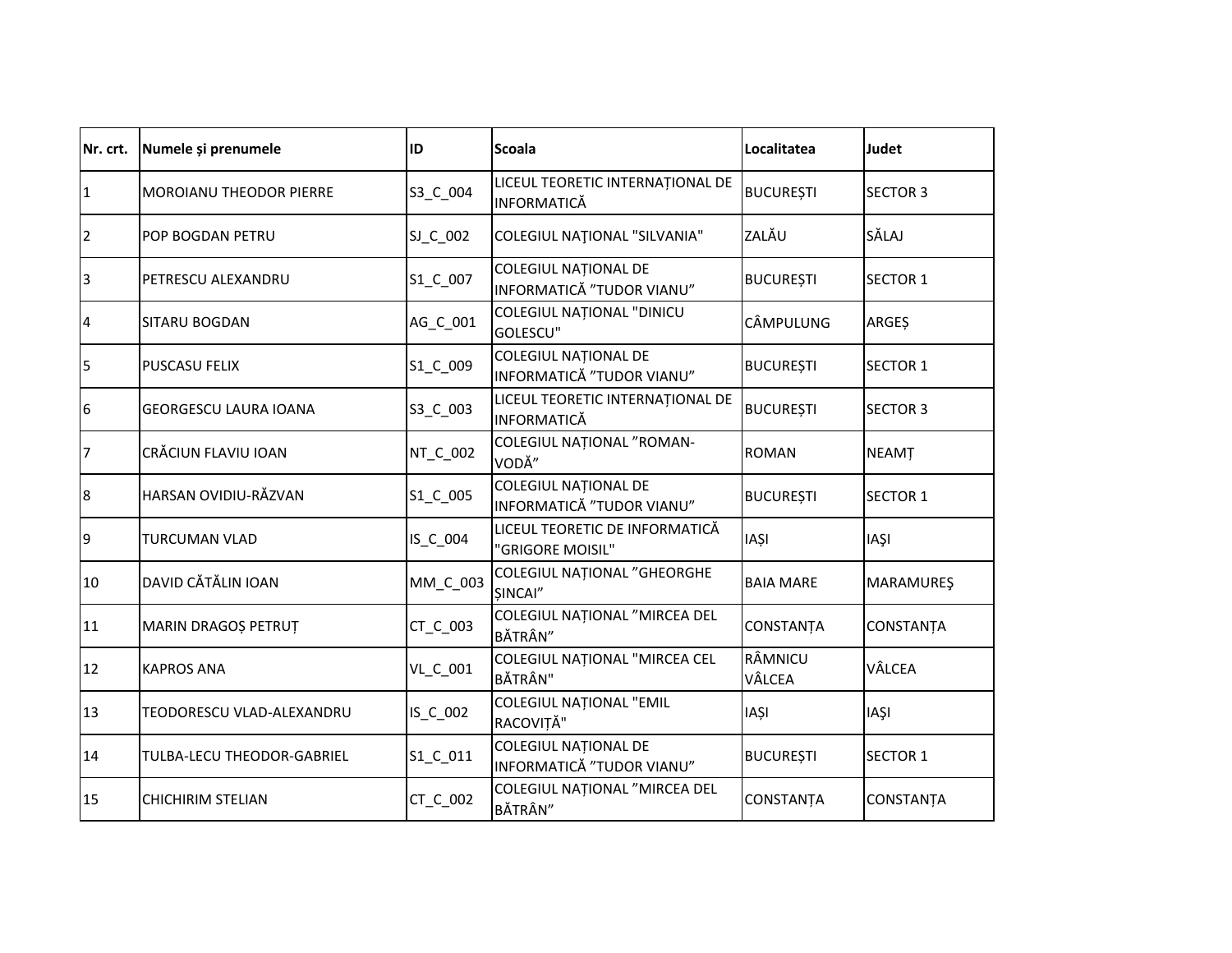| 16 | PREDA MIHAI DRAGOȘ          | TR_C_001   | LICEUL TEORETIC "AL.GHICA"                            | ALEXANDRIA                             | TELEORMAN       |
|----|-----------------------------|------------|-------------------------------------------------------|----------------------------------------|-----------------|
| 17 | PĂTCAȘ RAREȘ DĂNUȚ          | $CJ_C_003$ | COLEGIUL NAȚIONAL "ANDREI<br>MUREȘANU"                | DEJ                                    | <b>CLUJ</b>     |
| 18 | <b>BORZA MARIA CRISTINA</b> | S3_C_001   | LICEUL TEORETIC INTERNAȚIONAL DE<br>INFORMATICĂ       | <b>BUCURESTI</b>                       | <b>SECTOR 3</b> |
| 19 | DAMIAN DAN ȘTEFAN           | PH_C_004   | COLEGIUL NAȚIONAL "ION LUCA<br><b>CARAGIALE"</b>      | <b>PLOIEȘTI</b>                        | <b>PRAHOVA</b>  |
| 20 | <b>BOCA ANTONIA-IRINA</b>   | S1_C_001   | COLEGIUL NAȚIONAL DE<br>INFORMATICĂ "TUDOR VIANU"     | <b>BUCUREȘTI</b>                       | <b>SECTOR 1</b> |
| 21 | <b>POP IOAN-CRISTIAN</b>    | S1_C_008   | COLEGIUL NAȚIONAL DE<br>INFORMATICĂ "TUDOR VIANU"     | <b>BUCUREȘTI</b>                       | <b>SECTOR 1</b> |
| 22 | <b>DUMITRESCU DRAGOȘ</b>    | S1_C_003   | COLEGIUL NAȚIONAL DE<br>INFORMATICĂ "TUDOR VIANU"     | <b>BUCUREȘTI</b>                       | <b>SECTOR 1</b> |
| 23 | CÎRCEANU BOGDAN ANDREI      | DJ_C_001   | COLEGIUL NAȚIONAL "FRAȚII<br>BUZEȘTI"                 | <b>CRAIOVA</b>                         | <b>DOLJ</b>     |
| 24 | POPA BOGDAN IOAN            | HD C 001   | LICEUL TEORETIC "AUREL VLAICU"                        | ORĂȘTIE                                | HUNEDOARA       |
| 25 | <b>VLASIU FLAVIUS</b>       | MS_C_001   | <b>COLEGIUL NATIONAL "UNIREA"</b>                     | TÎRGU MUREȘ                            | <b>MUREŞ</b>    |
| 26 | <b>FLOREA ANDREI-BOGDAN</b> | MH_C_001   | <b>COLEGIUL NATIONAL "GHEORGHE</b><br><b>TITEICA"</b> | <b>DROBETA TURNU</b><br><b>SEVERIN</b> | MEHEDINȚI       |
| 27 | TÂRLIȘAN PAUL IOAN PETRU    | BN_C_002   | COLEGIUL NAȚIONAL "GEORGE<br>COŞBUC"                  | NĂSĂUD                                 | BISTRIȚA-NĂSĂUD |
| 28 | DUMITRU RĂZVAN GABRIEL      | SB_C_001   | <b>COLEGIUL NATIONAL "GHEORGHE</b><br>LAZĂR"          | SIBIU                                  | SIBIU           |
| 29 | MOLDOVEANU ANDREI           | PH_C_008   | COLEGIUL NAȚIONAL "ION LUCA<br><b>CARAGIALE"</b>      | <b>PLOIEȘTI</b>                        | <b>PRAHOVA</b>  |
| 30 | <b>SAVU IOAN DANIEL</b>     | DB_C_001   | COLEGIUL NAȚIONAL "I.L. CARAGIALE" MORENI             |                                        | DÎMBOVIȚA       |
| 31 | USURELU FLORIAN ROBERT      | GJ_C_003   | COLEGIUL NAȚIONAL "TUDOR<br>VLADIMIRESCU"             | <b>TÂRGU JIU</b>                       | <b>GORJ</b>     |